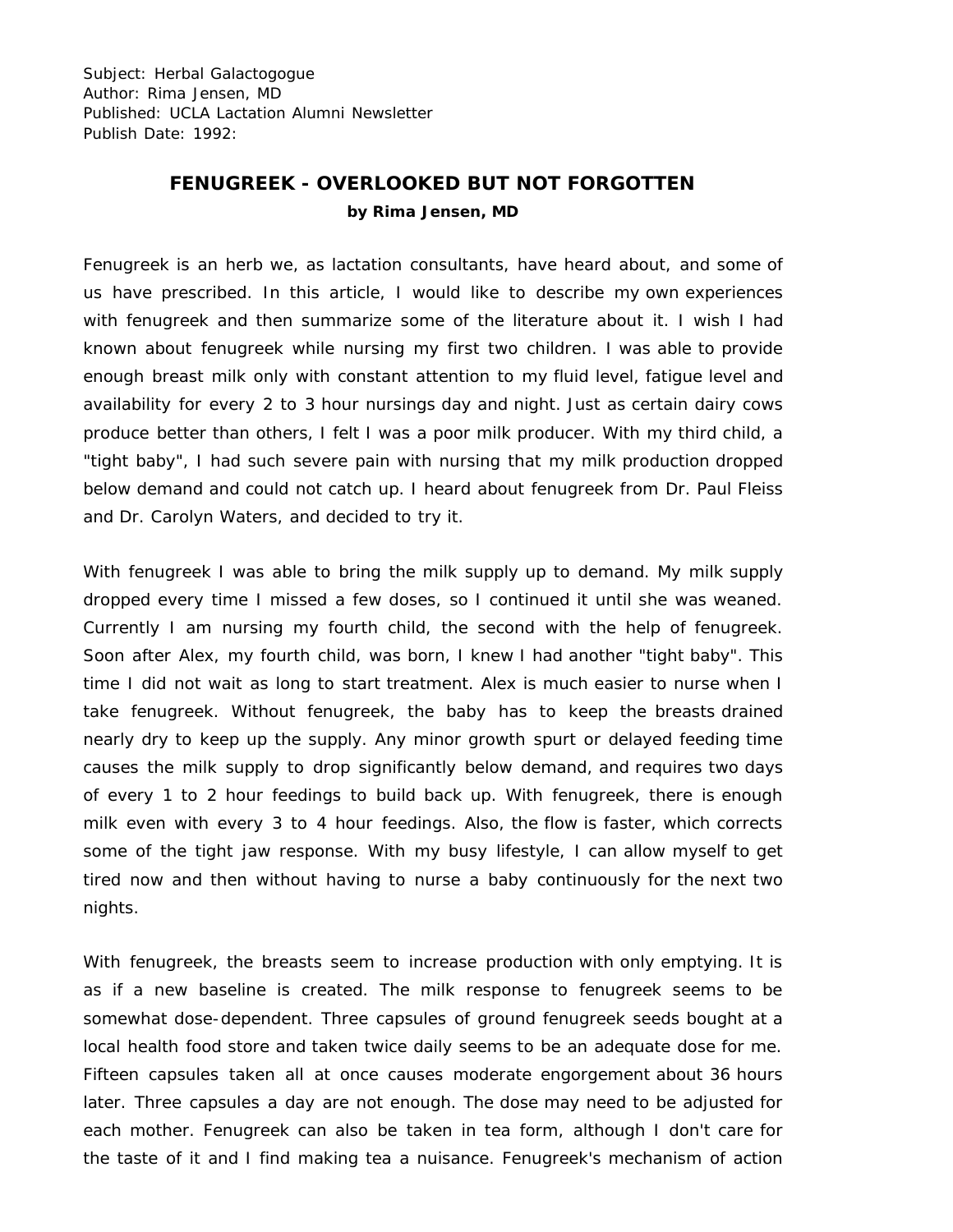seems to be related to its' propensity to increase sweat production. As you may remember, the breasts are modified sweat glands. I am one who almost never sweats and that may be why I am a poor milk producer. The sweat that is produced while taking fenugreek smells of maple syrup. If there is no sweet odor, the fenugreek dose is not high enough to affect milk production. Changes in fenugreek dosing affect milk production about 1 to 2 days after the change.

I started this article with my own experiences because research about fenugreek as a galactogogue is painfully missing from the medical literature. In an article written in Mother to Mother (Apr/May, 1990), Dr. Paul Fleiss references an Egyptian study done in 1945 that reported an increase in breastmilk production by as much as 900% with fenugreek. In the article, Dr. Fleiss also describes two women who were able to breast-feed infants with the help of fenugreek. One woman was finally able to breast-feed her fourth child with fenugreek tea, after being unable to provide enough breastmilk for the first three. The other was able to exclusively breast-feed an adopted baby. I could not find a single medical research article written in the last 20 years to support the use of fenugreek for human milk production. While searching through the medical literature, I found that fenugreek has some interesting properties other than increasing milk production.

There are several research centers studying fenugreek's hypoglycemic and lipidlowering effects. Fenugreek may turn out to be useful as an adjunct treatment for diabetes. Fenugreek also appears to lower cholesterol, although it takes a lot of fenugreek seeds to achieve this effect. Fenugreek seeds contain about 12% by weight steroidal saponins, including diosgenin and yamogenin. Steroidal saponins are the building blocks for various steroids, including cholesterol and male and female sex hormones. Fenugreek may eventually have commercial value for purification of the saponins to make birth control pills. About 30% of the fenugreek seed consists of mucilage, protein, lecithin and vitamins that are valued ingredients in skin care products. Fenugreek (Trigonella foenum-graecum) is one of the oldest medicinal plants, dating back to Hippocrates and ancient Egyptian times. The name, foenum-graecum, is the Latin for Greek hay. There is a lot of folk medicine about fenugreek. Fenugreek has been used medicinally to treat everything from bronchitis, fevers, and digestive disturbances, to rheumatic pains and boils. An early 20th century cure-all for "women's problems", "Lydia Pinkham's Vegetable Compound", was available in every American drugstore. Its principal ingredient was fenugreek. In China, fenugreek is recommended for menopausal sweating and depression and is also prescribed for impotence in men. It has been used in large amounts to treat tuberculosis. Vermont folk medicine literature describes using fenugreek as fodder for dairy cows to increase milk production. Fenugreek is an